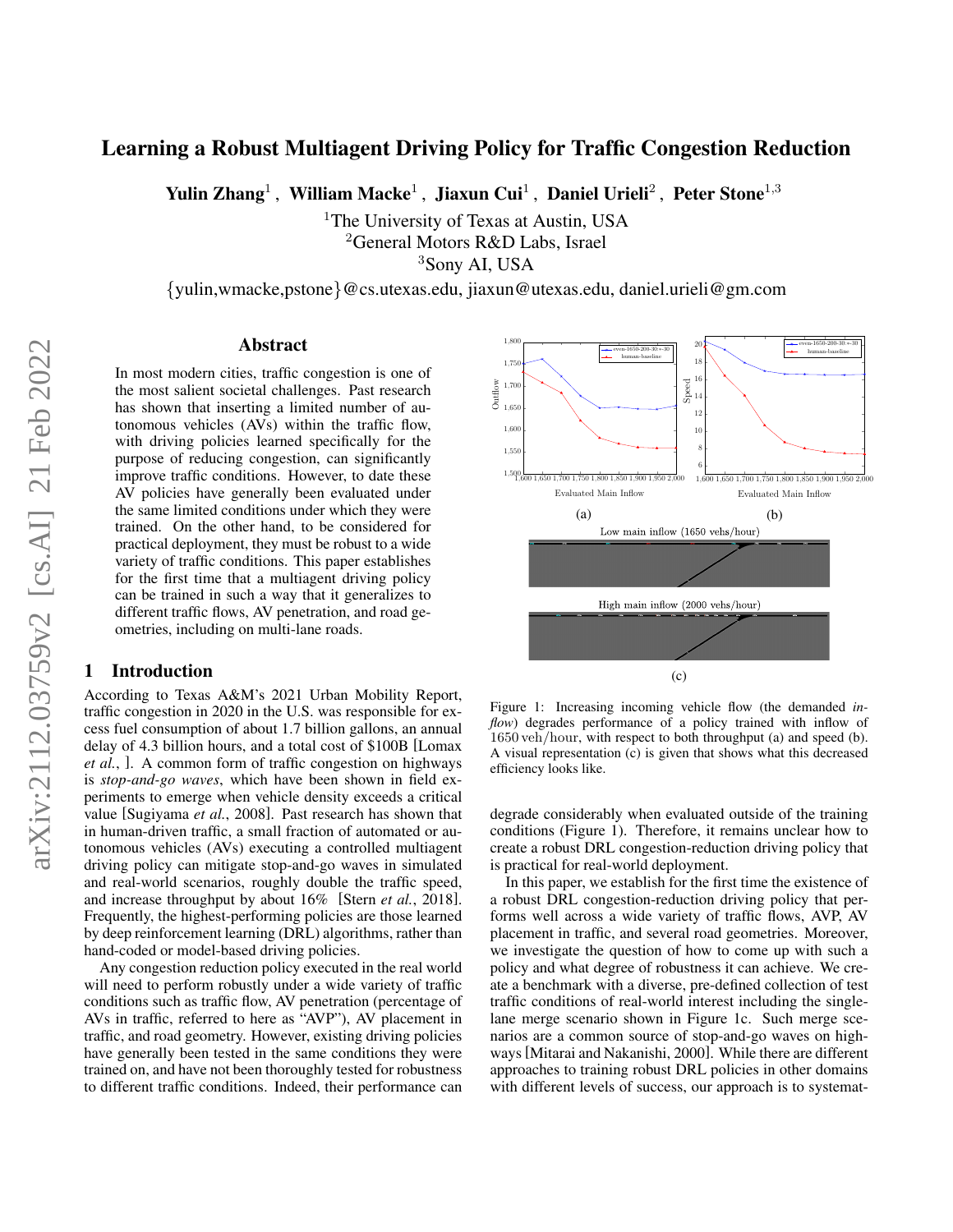ically search for a robust policy by varying the training conditions, evaluating the learned policy on our proposed test set in a single-lane merge scenario, and selecting the highest performing one. The highest performing policy outperforms the human-only baseline with as few as  $1\%$  AVs across different traffic conditions in the single-lane merge scenario. We further investigate the policy's generalization to more complex roads it has not seen during training, specifically with two merging ramps at a variety of distances, or on a doublelane main road, with cars able to change lanes. Notwithstanding negative prior results showing that a policy developed in a single-lane ring road fails to mitigate the congestion on a double-lane ring road [\[Cummins](#page-6-4) *et al.*, 2021], the learned policy outperforms human-only traffic and effectively mitigates congestion in all of these scenarios defined by our benchmark. Taken together, this paper's contributions and insights take us a step closer towards making the exciting concept of traffic congestion reduction through AV control a practical reality.

## 2 Related work

Traffic optimization has long been a challenging research area with direct real-world impact [\[Downs, 2000\]](#page-6-5). An important research question is how to mitigate highway *stop-andgo waves*, which have been demonstrated to emerge when vehicle density exceeds a critical value, and to result in reduced throughput and increased driving time [\[Sugiyama](#page-6-1) *et al.*[, 2008\]](#page-6-1). In small-scale field experiments, vehicles controlled autonomously by hand-designed driving policies successfully dissipated stop-and-go waves, thus reducing congestion [Stern *et al.*[, 2018\]](#page-6-2). The industry-wide development of autonomous vehicles (AVs) has inspired researchers to tackle this problem at a larger scale.

Recent progress in Reinforcement Learning (RL) [\[Sutton](#page-6-6) [and Barto, 2018\]](#page-6-6) has made it possible to learn congestion reduction AV driving policies that perform well in simulation. Using state-of-the-art algorithms, significant congestion reduction was achieved both in circular roads with a fixed set of vehicles (referred to as *closed* road networks), and acyclic roads with vehicles entering and leaving the system (referred to as *open* road networks) [Wu *et al.*[, 2017b;](#page-6-7) [Kreidieh](#page-6-8) *et al.*, 2018; [Vinitsky](#page-6-9) *et al.*, 2018], as compared with simulated human-driven traffic implemented with accepted human driving models [\[Treiber and Kesting, 2017\]](#page-6-10). Most of these past successful driving policies controlled AVs in a *centralized* manner, where a single controller simultaneously processes all available sensing information and sends driving commands to the AVs. More recent efforts focused on developing *decentralized* driving policies which might be harder to learn, but are considered a more realistic option for real-world deployment, as they mostly rely on local sensing and actuation capabilities [\[Vinitsky](#page-6-9) *et al.*, 2018; Cui *et al.*[, 2021\]](#page-6-11). This paper continues the line of research on decentralized policies but aims to develop one that is robust to real-world traffic conditions of practical interest.

Recent RL techniques for developing robust policies include adversarial training [Pinto *et al.*[, 2017\]](#page-6-12) and domain randomization [Tobin *et al.*[, 2017\]](#page-6-13). Existing research uses these ideas to build congestion reduction policies that are robust to some particular traffic conditions. Wu et al. present policies that can generalize on a closed ring road to traffic densities higher and lower than the ones they were trained on, by randomizing densities during training [Wu *et al.*[, 2021\]](#page-6-14). Parvate et al. evaluate the robustness of a *hand-coded* controller over different AV penetration and driving aggressiveness [\[Parvate,](#page-6-15) [2020\]](#page-6-15). This paper focuses on learning a driving policy that is robust to different traffic flows, AV penetrations, AV placement within traffic, and road geometries.

In a parallel unpublished work [\[Vinitsky](#page-6-16) *et al.*, 2020], Vinitsky et al. studied a similar setup. In particular, similarly to our work, they developed a robust, decentralized policy that is shared among all AVs for an open road network scenario. On the other hand, our work differs from theirs in several ways. First we focus on merge scenarios, while they focus on bottleneck scenarios. Second, they developed a robust policy by randomizing the training conditions, while we did a systematic sweep of the training conditions to understand how each training condition contributes to the performance of the trained policy. Third, we further examined the robustness of the policy trained from a merge scenario on a more complex road with multiple merging ramps and multiple lanes.

## 3 Background and setup

We start by introducing the background and the problem of learning a robust traffic congestion reduction policy.

### 3.1 Road-merge congestion reduction

Consider a network with a main highway and a merging road, as shown in Figure [1c.](#page-0-0) There are vehicles joining and leaving the network, and the traffic consists of both human-driven and autonomous vehicles. The human drivers are assumed to be self-interested and optimize their own travel time, while autonomous vehicles (AVs) are assumed to be altruistic and have a common goal of reducing traffic congestion. Our goal is to come up with a driving policy that controls each AV such that traffic performance is improved.

We measure the performance of policies in terms of both *outflow* and *average speed*. Outflow is the number of vehicles per hour exiting the simulation, representing systemlevel throughput. The average speed represents the time delay it takes an average driver to drive the simulated road. We note that it is important to report both metrics, since scenarios with low and high average speeds could have the same system throughput, such that one is considered congested while the other is not.

A policy can be hand-programmed or learned. Reinforcement learning (RL) has been shown to produce superior policies [Wu *et al.*[, 2017b;](#page-6-7) [Kreidieh](#page-6-8) *et al.*, 2018; [Vinitsky](#page-6-9) *et al.*, 2018] and is therefore our method of choice. Congestion reduction driving policies can either be *centralized*, controlling all vehicles simultaneously based on global system information, or *decentralized*, controlling each vehicle independently based on its local observations. Decentralized policies with no vehicle-to-vehicle communication are most realistic, since they mostly rely on local sensing and ac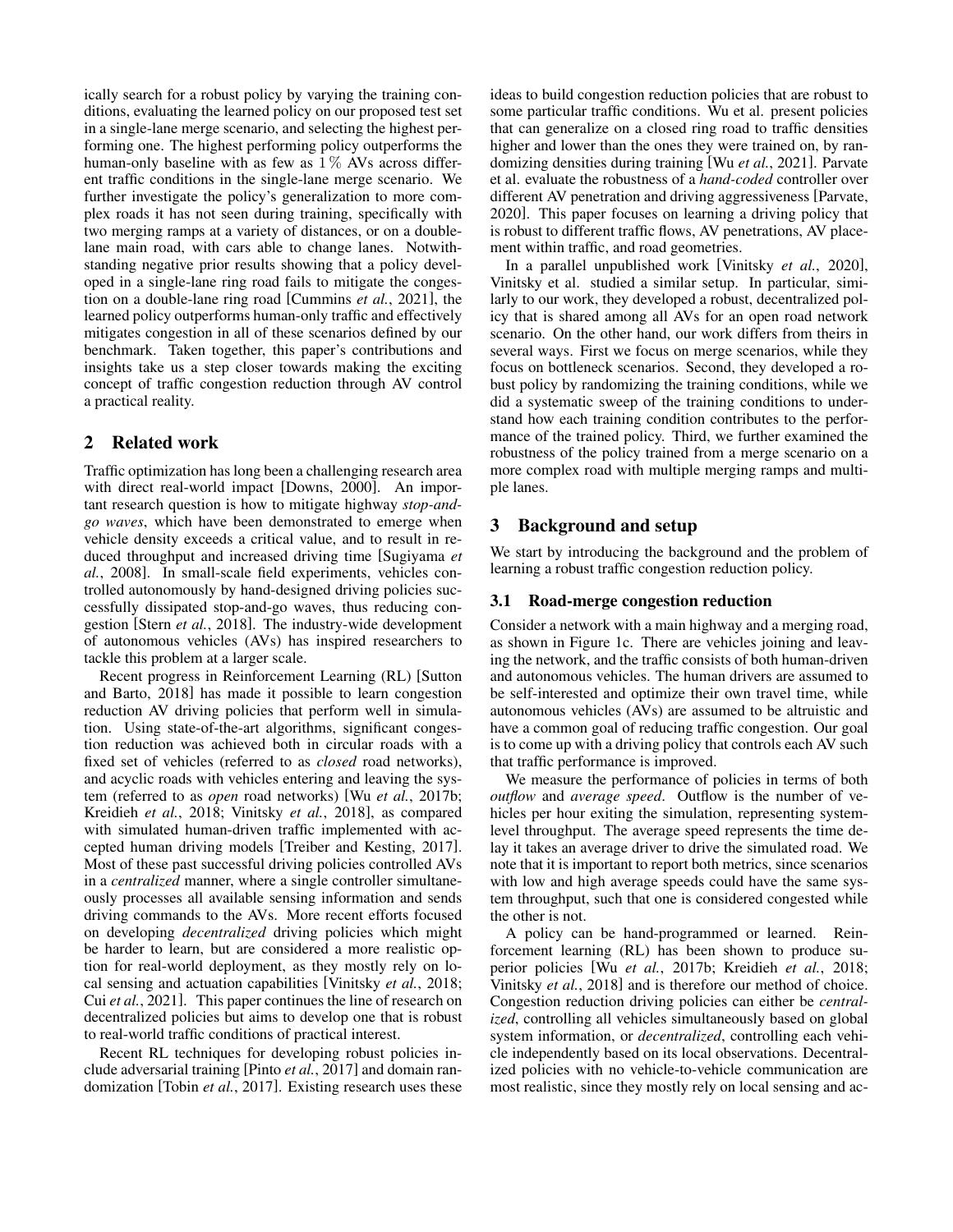tuation capabilities [Cui *et al.*[, 2021;](#page-6-11) [Vinitsky](#page-6-16) *et al.*, 2020], and are therefore the focus of this paper.

This multiagent traffic congestion reduction problem can be modelled as a discrete-time, finite-horizon decentralized partially observable Markov decision process (Dec-POMDP) [\[Bernstein](#page-6-17) *et al.*, 2002], denoted as a tuple  $(S, \{A_i\}, P, R, \{\Omega_i\}, \mathcal{O}, T, \gamma)$  where,

- $S$  is a state space representing the location and speed of every vehicle in the network,
- $\{A_i\}$  is a joint action space for all agents, where  $A_i$ specifies an acceleration action for agent i,
- $P : S \times \{A_i\} \times S \rightarrow [0, 1]$  is a state transition probability distribution, which is realized via a traffic simulator,
- $R : \mathcal{S} \times \{ \mathcal{A}_i \} \to \mathbb{R}$  is a global reward function,
- $\{\Omega_i\}$  is a collection of local observations for each agent (see Section [3.2\)](#page-2-0),
- $\mathcal{O}: \mathcal{S} \times \{A_i\} \times \{\Omega_i\} \to [0, 1]$  outputs the probability that each agent receives a specific observation given the next state and the joint action just taken,
- $T$  is the episode length,
- $\gamma \in [0, 1]$  is the discount factor of reward.

A decentralized, shared *driving policy* is a probability density function over the action space  $\pi_{\theta} : \Omega \times \mathcal{A} \rightarrow [0, 1]$  parameterized by  $\theta$  that stochastically maps each agent's local observations to its driving actions.

Throughout this paper we use the SUMO traffic simulator [\[Krajzewicz](#page-6-18) *et al.*, 2012] as the state transition function. SUMO is a micro simulator that includes accepted human driving models [\[Krauß, 1998;](#page-6-19) [Treiber and Kesting, 2017\]](#page-6-10), configurable traffic networks and flows, and mechanisms for enforcing traffic rules, safety rules, and basic physical constraints. To learn AV driving policies, we use the RLlib library [Duan *et al.*[, 2016\]](#page-6-20). We interface with SUMO and RLlib using UC Berkeley's Flow software [Wu *et al.*[, 2017a\]](#page-6-21).

#### <span id="page-2-0"></span>3.2 RL-based decentralized driving policy

To learn a decentralized driving policy we use the Proximal Policy Optimization (PPO) algorithm [\[Schulman](#page-6-22) *et al.*, [2017\]](#page-6-22). To facilitate data and computational efficiency and reduce the risk of overfitting, all AVs learn and execute a single, shared driving policy. The observation space and reward design used in this paper are modeled after those used by Cui et al. [Cui *et al.*[, 2021\]](#page-6-11), which were shown to be effective for decentralized policies. The observation for each AV includes

- the speed and distance of the closest vehicles in front of and behind it,
- the AV's speed,
- the AV's distance to the next merging point,
- the speed of the next merging vehicle and its distance to the merge junction (assumed to be obtained by the vehicle's cameras/radars, or be computed by some global infrastructure and then shared with all the vehicles).

The reward of the *i*th AV at time step  $t$  is defined as:

$$
r_{i,t} = (1-\mathbb{I}\{done\})\bigg(-\eta + (1-\eta)\times \frac{\sum_{j=1}^{n_t} v_j}{n_t V_{max}}\bigg) + \mathbb{I}\{done\}\cdot Bonus
$$

where  $\mathbb{I} \{ done\}$  is an indicator function of whether an AV is leaving the network; Bonus is a constant reward for an AV if it exits the network; the term  $\frac{\sum_{j=1}^{n_t} v_j}{n_t V}$  $\frac{\sum_{j=1}^{n} v_j}{n_t V_{max}}$  represents the normalized average speed, where  $v_j$  is the speed of vehicle j,  $n_t$  is the total number of vehicles in the network at time t,  $V_{\text{max}}$  is the max possible speed, and  $\eta$  is a constant that weights the individual and the global reward.

#### <span id="page-2-1"></span>3.3 Robustness evaluation conditions and metrics

Similarly to past work, our baseline setup consists of simulated human-driven vehicles only. In contrast to past work, which typically showed improvement over this baseline in a *single* combination of traffic conditions, our goal is to develop a robust AV driving policy that improves over this baseline across a *range* of realistic traffic conditions, characterized by:

- *Main Inflow Rate*: the amount of incoming traffic on the main artery (veh/hour),
- *Merge Inflow Rate*: the amount of incoming traffic on the merge road (veh/hour),
- *AV Placement*: the place where the AVs appear in the traffic flow; the AVs can either be distributed evenly or randomly among the simulated human-driven vehicles.
- *AV Penetration*: the percentage of vehicles that are controlled autonomously,
- *Merge road geometry:* the distance between two merge junctions (in relevant scenarios), and the number of lanes.

In this paper, we fix the merge inflow rate to be 200 veh/hour (small enough to cause traffic congestion on the main road) and set the range of the main inflow to be [1600, 2000] veh/hour (resulting in minimal to maximal congestion in our simulations), AV penetration (AVP) to be within [0, 40] percent (for a realistic amount of controllable AVs in the coming years). The placement of the AVs can either be random or even. For *even placement*, AVs are placed every N human-driven vehicles in a lane. For *random placement*, AVs are placed randomly among simulated human-driven vehicles. Merge road geometries include one or two merges at distances that vary between [200, 800] meters, and the main road can have one or two lanes.

# 4 Learning a robust policy in the single-lane merge scenario

While real-world congestion-reducing driving policies need to operate effectively in a wide variety of traffic conditions, most past research has tested learned policies under the same conditions on which they were trained. Since in the real world it is impractical to deploy a separate policy for each combination of conditions, our primary goal is to understand whether it is feasible to learn a *single* driving policy that is robust to real-world variations in traffic conditions.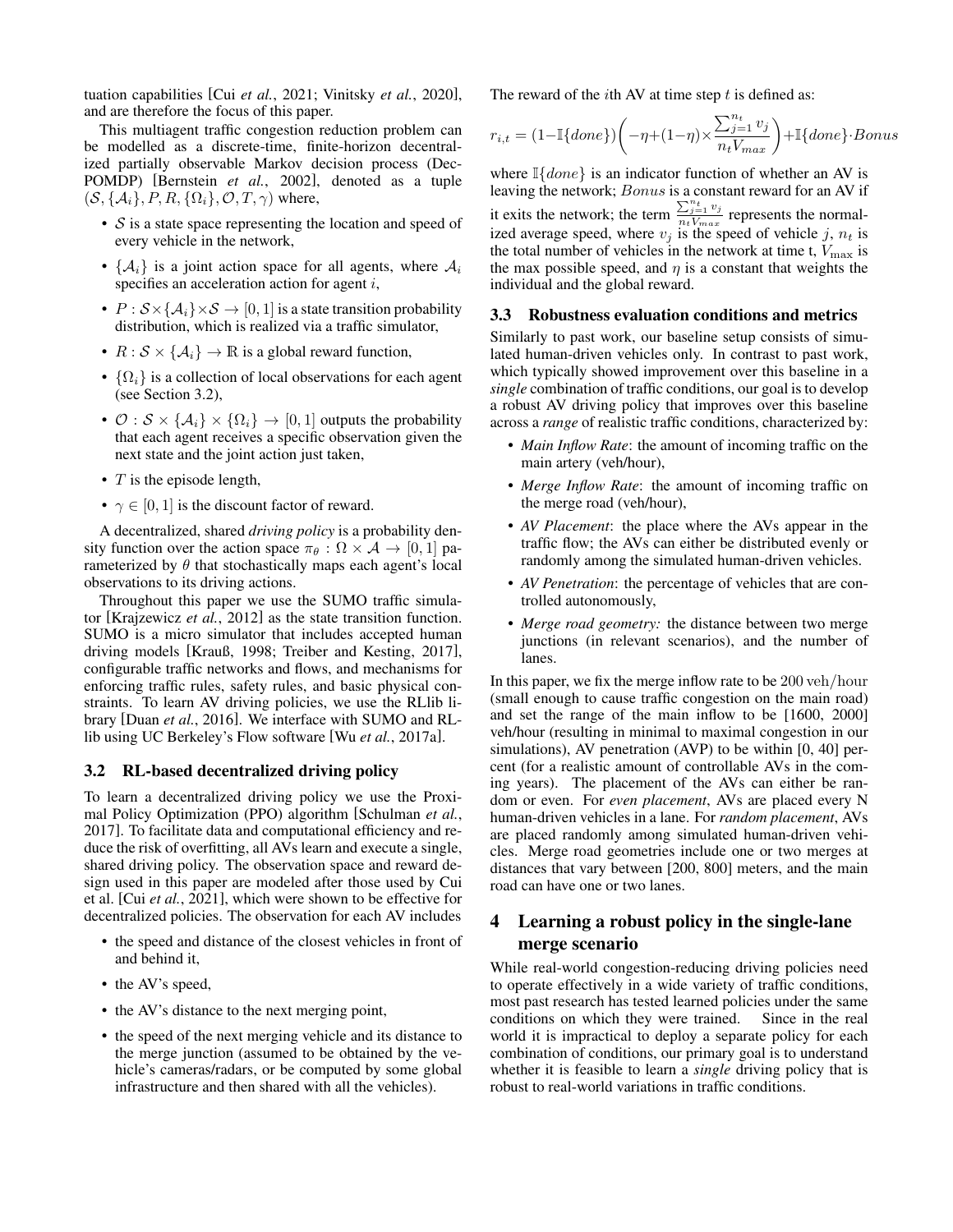The performance of an RL-based driving policy depends on the traffic conditions under which it is trained. We hypothesize that the policy trained under high inflow, medium AV penetration, and random vehicle placement is robust in a range of traffic conditions defined in Section [3.3](#page-2-1) for a singlelane merge scenario. We test this hypothesis by comparing 30 policies, each of which is trained under a combination of traffic conditions specified below in Section [4.1.](#page-3-0) The training of each policy takes about 7 hours on a 3.7 GHz Intel 12 Core i7 processor. Each policy, including human-only baseline, is evaluated 100 times using the same 100 random seeds, and each evaluation takes about 1 hour. After identifying a policy that generalizes well across training conditions, we then evaluate it on road geometries different from its training scenario.

#### <span id="page-3-0"></span>4.1 Discretization of traffic conditions for training

Since there is an innumerable set of possible traffic conditions, for the purpose of training we discretize traffic conditions along their defining dimensions to a total of 30 representative combinations of conditions, as follows. We consider main inflows of 1650, 1850, and 2000 veh/hour which result in low, medium, and high congestion. We discretize AV placement in traffic to be random or even-spaced. Finally, we discretize the training AV penetration into 5 levels: 10 %,  $30\%, 50\%, 80\%, 100\%$ . Based on this  $3 \times 2 \times 5$  discretization, we train 30 policies, one for each combination.

Each trained policy is then evaluated across the range of traffic conditions described in Section [3.3,](#page-2-1) leading to two performance values (outflow and average speed) on each testing condition for each policy. We plot these results using the following convention. The label of a data point consists of two parts: (i) the training conditions of the policy to be evaluated, and (ii) the policy's evaluation conditions. The policy's training conditions indicate the vehicle placement, main inflow, merge inflow, and AVP, separated by "-". For example, "random-2000-200-30" denotes the policy trained under random vehicle placement with main inflow 2000 veh/hour, merging inflow 200 veh/hour, and  $30\%$  AVP. The evaluation conditions also consist of vehicle placement, main inflow, merging inflow, and AVP. In this paper, the merging inflow is always fixed to be 200 veh/hour and the vehicle placement is specified separately from the graph label. Therefore we only specify the evaluation-time main inflow and AVP to indicate the evaluation condition for each data point. Hence, each evaluation result is labeled as a 6-tuple, where the first four elements describe the training conditions and the remaining two describe the evaluation conditions. For example, "random-2000-200-30:1800-10" labels the result of policy "random-2000-200-30" evaluated under main inflow  $1800$  veh/hour and AVP  $10\%$ . We further use "\*" in the evaluation condition to denote which evaluation condition varies in a plot. For example, "random-2000-200-30:1800-\*" indicates that the policy "random-2000-200-30" was evaluated under main inflow of 1800 and varying AVPs; "random-2000-200-30:\*-10" indicates that policy "random-2000-200- 30" was evaluated under AVP 10 % and varying main inflows.

### 4.2 Robustness to vehicle placement, AV penetration and inflow

In this section, we will test our hypothesis that training with high inflow, medium AV penetration, and random vehicle placement yields a robust policy, by showing representative slices of the evaluation results. Complete results can be found in the appendix.

We start by showing that the policies trained under random vehicle placement outperform others that are trained under even vehicle placement. The performance of a subset of these policies is depicted in Figure [2a](#page-4-0) and [2b.](#page-4-0) The red curves represent the evaluation results for the policies trained under random vehicle placement, and the blue curves represent the results for the policies trained under even vehicle placement. These policies are evaluated using the outflow and average speed metrics under both random vehicle placement (Figure [2a\)](#page-4-0) and even vehicle placement (Figure [2b\)](#page-4-0). When evaluating on either random placement or even placement, the policies trained with random placement outperform the human baseline as well as their counterparts trained with even placement. Specifically, the results in Figure [2a](#page-4-0) confirm the intuition that when evaluated with random vehicle placement, the policies trained under random vehicle placement should have better performance than their counterparts trained with even vehicle placement. However, counter-intuitively, random placement at training time also results in more robust policies when testing under *even* placement. We hypothesize that this performance increase is due to the more diverse data collected when RL vehicles are randomly placed.

Next, we confirm the intuition that the polices trained under medium AV penetration are better than others. Figure [2c](#page-4-0) and additional experimental results in the appendix show when fixing the main inflow, the policies trained under AVP 30 % (red curve) are competitive in both their outflow and average speed when evaluated under varying AVPs. They have the best performance across a large range of the evaluation AVPs. The same conclusion also holds if we fix the AVP but instead vary the main inflow during evaluation (see appendix). We hypothesize that these mid-range AVP values during training perform best since (i) the policies are well-trained with sufficient AVs collecting training data; (ii) there are a certain amount of human-driven vehicles and the learned policies are useful to reduce traffic congestion created by these human-driven vehicles.

Finally, we test the hypothesis that the policies trained under high inflow are robust. When fixing the AVP and varying main inflow during evaluation, Figure [2d](#page-4-0) shows that the policy trained under main inflow 2000 veh/hour (green curve) has better performance in both outflow and average speed than other policies trained with different main inflows. The same conclusion also holds if we fix the main inflow but vary the AVPs during evaluation (see appendix). We hypothesize that the policies trained under the highest inflow outperform others because a higher main inflow yields more diverse vehicle densities at training time. Specifically, the simulation dynamics can lead high inflow to include both dense and sparse vehicle placement, while a lower main inflow tends to mostly result in sparse vehicle distribution.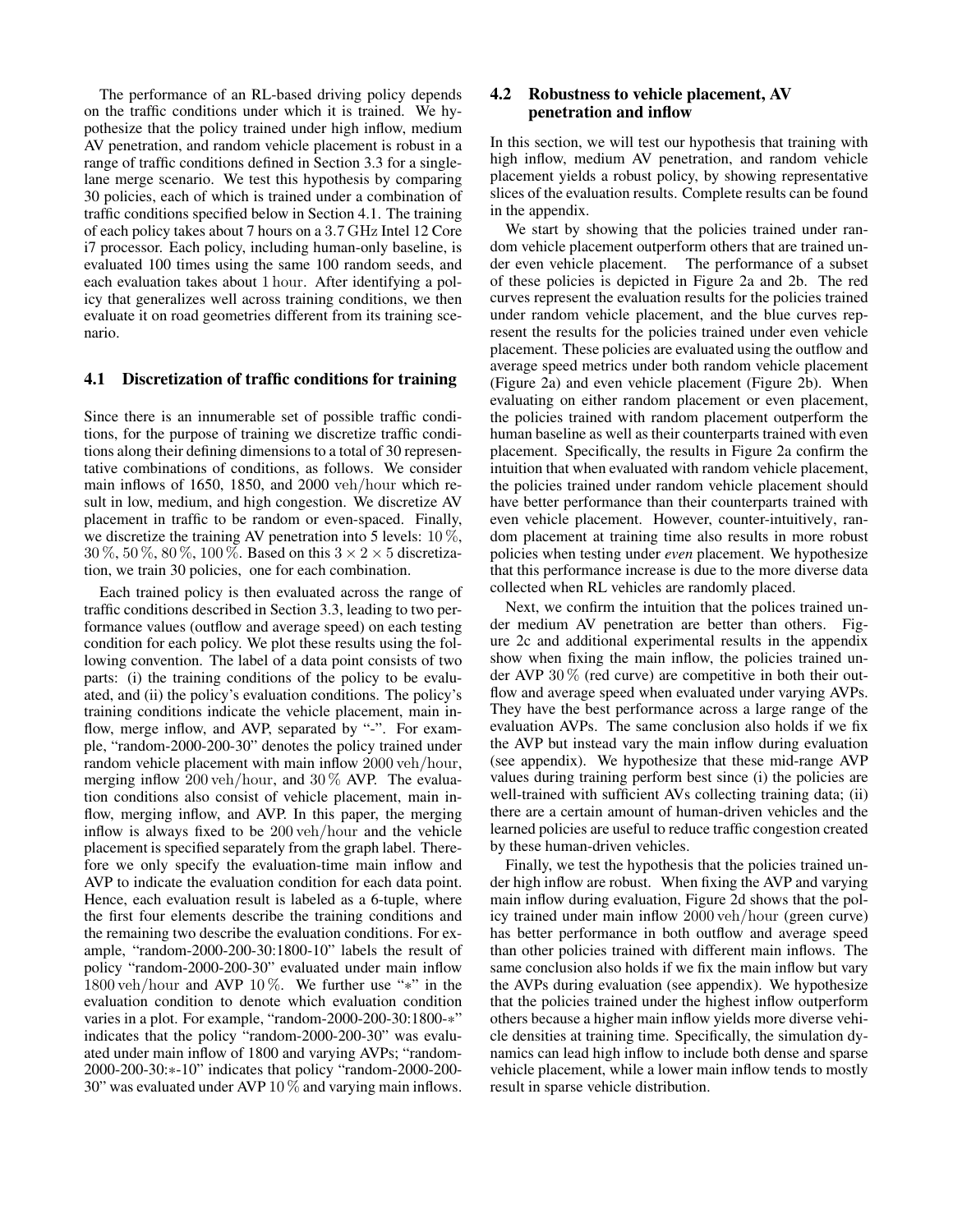<span id="page-4-0"></span>

Figure 2: Results of policies trained under different AV placements, AV penetrations, main inflows. Figure (a)–(b): we show that the the policies under random vehicle placement is robust when evaluated under random or even vehicle placement. Figure (c): we fix the evaluation inflow, and find an AVP 30 % that is robust when varying evaluation AVPs; Figure (d): we fix the evaluation AVP, and verify that main inflow 2000 veh/hour is also robust when varying evaluation inflows.

Verifying our hypothesis, we find that the policy "random-2000-200-30", which is trained under random vehicle placement, main inflow 2000 veh/hour, merge inflow 200 veh/hour, and AVP 30 %, outperforms the alternatives. In the single-lane merge scenario, this policy achieves significant improvement over the human-only baseline when the AVP is greater than or equal to  $1\%$  during deployment (with p-value 0.05 as the cutoff for significance).

# 5 Deploying the learned policy to more complex roads

We learned a robust policy in a single-lane merge scenario. To push this policy one step further toward a real-world deployment, we test this policy's robustness to more complex road structures: roads with two merging roads, and roads with two lanes. Illustrations of these two types of roads can be found in the appendix.

#### 5.1 Deployed to roads with two merging ramps

We first deploy the selected policy on more complex road structures, which have two merging roads at varying distances, and evaluate the performance of the learned policy with respect to the distance between these two ramps.

Consider the merge scenario with two merging ramps: the first merging ramp is located 500 meters from the simulated main road's start, the second merging ramp is located 200, 400, 600, or 800 meters after the first, the total length of the main road is 1500 meters, and the total length of the merging roads is 250 meters. We tested the random-2000- 200-30 policy with random AV placement, main inflow of 1800 veh/hour, merge inflow 200 veh/hour, across a range of AV penetrations and the above gaps between the two merging roads.

The results are shown in Figure [3,](#page-5-0) where the blue curves show the performance of the policy to be tested, and the red curve shows the human baseline's performance. The random-2000-200-30 policy is better than the human baseline even when the merging ramps are just 200 meters away. As we increase the distance between these two on-ramps, the performance increases. When this distance is small, the traffic congestion at the second merging ramp interferes with the traffic flow at the first merging ramp, but is not observable to the RL vehicles approaching the first ramp. As we increase the distance between these two merging ramps, such interference decreases and the traffic flow approaching these two merging ramps can be treated by the AVs increasingly independently. As a consequence, when these two merging ramps become further away from each other, the decision making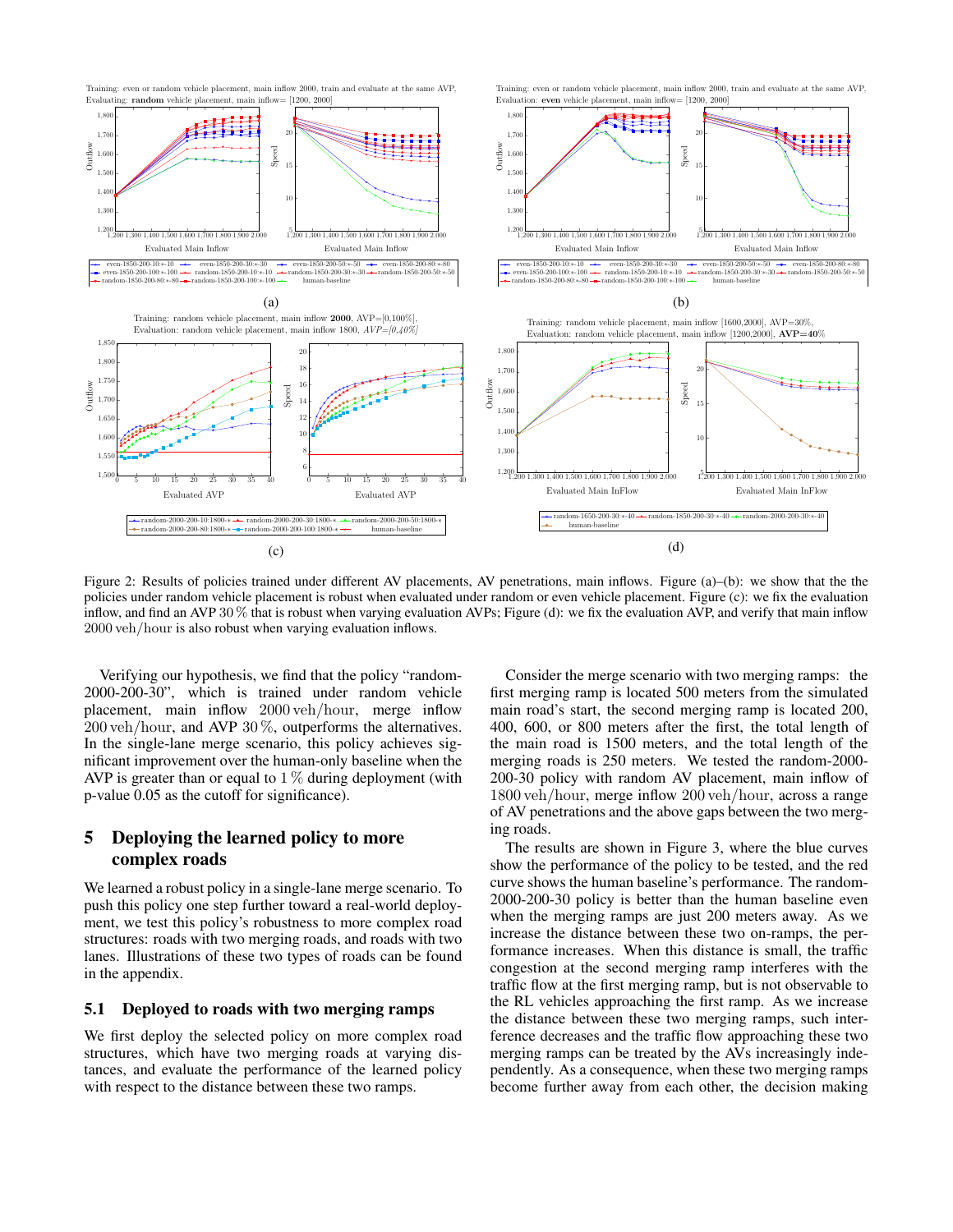processes for the AVs are similar to those on the single-lane merge roads — they only need to consider the traffic flow at the next incoming junction. Accordingly, the selected policy effectively reduces traffic congestion in the two-ramp scenario; and its performance improves as the distance between these two ramps increases.

<span id="page-5-0"></span>

Figure 3: Results of deploying the selected training policy on roads with two on-ramps.

#### 5.2 Deployed to double-lane merge roads

Urban highway often consists of multiple lanes. Thus past research suggesting that AVs might *increase* traffic congestion on multi-lane roads [\[Cummins](#page-6-4) *et al.*, 2021] has (rightfully) raised concerns about the practical deployability of systems like the one considered in this paper. Contrary to those results, we find that AVs can reduce congestion even in multilane scenarios. Specifically, we consider a double-lane merge road, by adding a second lane in the main road. Similar to that of the single-lane merge scenario, the vehicles in the right lane must yield to the vehicles from the merging lane and may cause potential congestion in the right lane. But the vehicles in the left lane have the right of way when passing the junction. As a consequence, the vehicles in the left lane tend to move at a faster speed, and there will be more vehicles changing from right to left for speed gain than the number of vehicles changing from left to right. Those lane-changing vehicles cause additional stop-and-go waves in the left lane. To test the robustness of the selected policy in this new road structure, we deploy the learned policy to control the AVs on the right lane. During evaluation, there are only humandriven vehicles in the left lane with inflow 1600 veh/hour, and  $10\%$  of the vehicles in the right lane are AVs, each of which is controlled by our learned policy. Figure [4](#page-5-1) shows that the performance of the deployed policy is always significantly better than that of the human-only traffic, regardless of the right main inflow. We find that the learned policy, mitigating the congestion in the right lane, also reduces the amount of lane-changing vehicles since the right lane is less congested. Hence, the policy trained on the single-lane merge road generalizes well in the double-lane merge scenario.

<span id="page-5-1"></span>

Figure 4: Results of deploying the selected training policy on the double-lane merge roads.

## 6 Conclusion and future work

We presented an approach for learning a congestion reduction driving policy that performs robustly in road merge scenarios over a variety of traffic conditions of practical interest. Specifically, the resulting policy reduces congestion in AV penetrations of  $1\% -40\%$ , traffic inflows ranging from no congestion to heavy congestion, random AV placement in traffic, single-lane single-merge road, single-lane road with two merges at varying distances, and double-lane singlemerge road with lane changes. The process of finding this policy involved identifying a single combination of training conditions that yields a robust policy across different evaluating conditions in a single-lane merge scenario. We find, for the first time, that the resulting policy generalizes beyond the training conditions and road geometry it was trained on.

Recently there has been an increasing interest in developing RL training methods that result in robust policies. In our domain we find that randomizing AV placement and searching for an effective training setup over the space of traffic conditions achieve robustness effectively. The straightforward nature of our method and its limited set of assumptions and tuning parameters make it a potential candidate for real-world deployments. Given that RL algorithms have been shown to be brittle in many domains, finding an RL-based policy that performs robustly across a wide variety of traffic conditions in the challenging domain of multiagent congestion reduction is both encouraging and somewhat surprising.

Nonetheless, our work has a few limitations that could serve as important directions for future research. First, the question of whether there exists a driving policy that reduces congestion when deployed on the left lane of multilane scenarios still open. Second, our tests used the same aggressiveness level for all simulated human-driven vehicles. Testing with a variety of human behaviors would further increase the simulation results' applicability. Third, there is room to investigate a wider variety of road geometries beyond the ones we investigated. Finally, even after investigating these extensions, there will likely be a sim2real gap to close, due to noisy/limited sensing and actuation delay. These limitations notwithstanding, this paper's contributions and insights advance our ongoing effort to reduce traffic congestion via AV control in the real world.